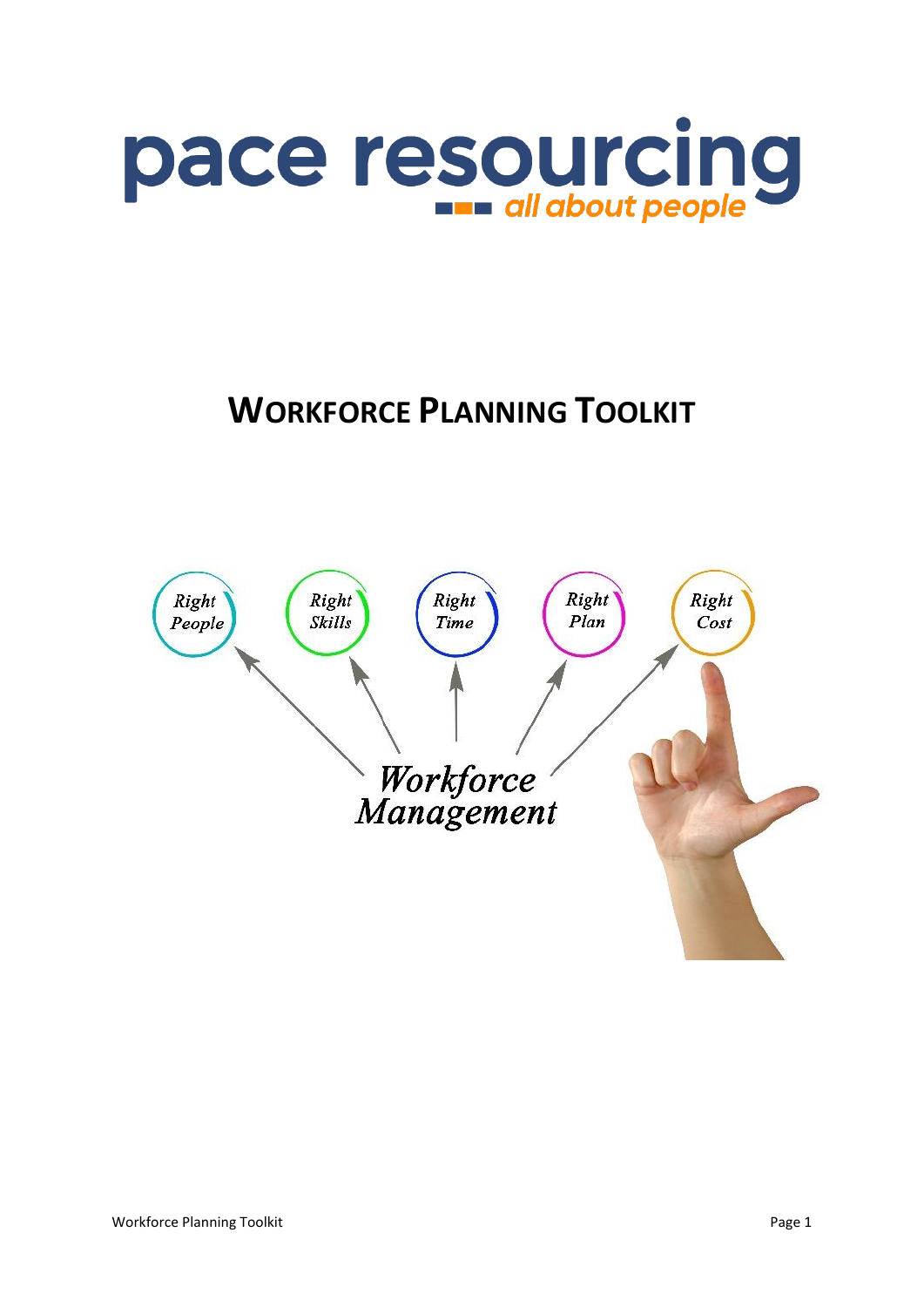#### **BEING PREPARED IS BETTER THAN BEING SURPRISED …**

There are many benefits of workforce planning, including reducing costs and maximising efficiencies. Companies that just wait and then attempt to react to events will not thrive for very long.

Workforce planning is a process in which an organisation pro-actively plans to avoid staff surpluses or shortages. It is based on the premise that a company can be staffed more efficiently if it forecasts its staffing needs as well as the actual supply that is or will be available.

It involves a system-wide review and analysis of the size and type of workforce that a company will need to meet its goals. This includes identifying both the quantity and the quality of the employees needed, in terms of their knowledge, skills and experience.

### **THE BASIC STEPS INVOLVED**

Workforce planning needs to be fully integrated into the business planning process.

The process should not be overly complicated. It is important to involve managers from all parts of the company and to ensure that they can understand and input into the requirements of the business for both short and long-term resourcing needs.

Essentially there are four key steps:

- 1. **Determine business strategy / business plan**  what is the short, medium and long term direction of the business e.g. is it venturing into new markets or products – is it ceasing certain products etc – understanding where the business is heading will ensure the right people and skills will be able to deliver the plan
- 2. **Estimate future demand for staff to deliver the business plan** consideration should be given to numbers - is there a need to increase or decrease numbers or will present numbers be maintained? And does the skill-mix require to change and does this have implications for skills required by staff?
- 3. **Review current workforce numbers and capability to deliver the plan** to allow managers to understand the current workforce profile - a calculation of the difference between estimated demand and projected internal supply and identify gaps between Demand and Supply – "gap analysis"
- 4. **Develop and implement action plan** how to manage the gaps that may arise between Demand and Supply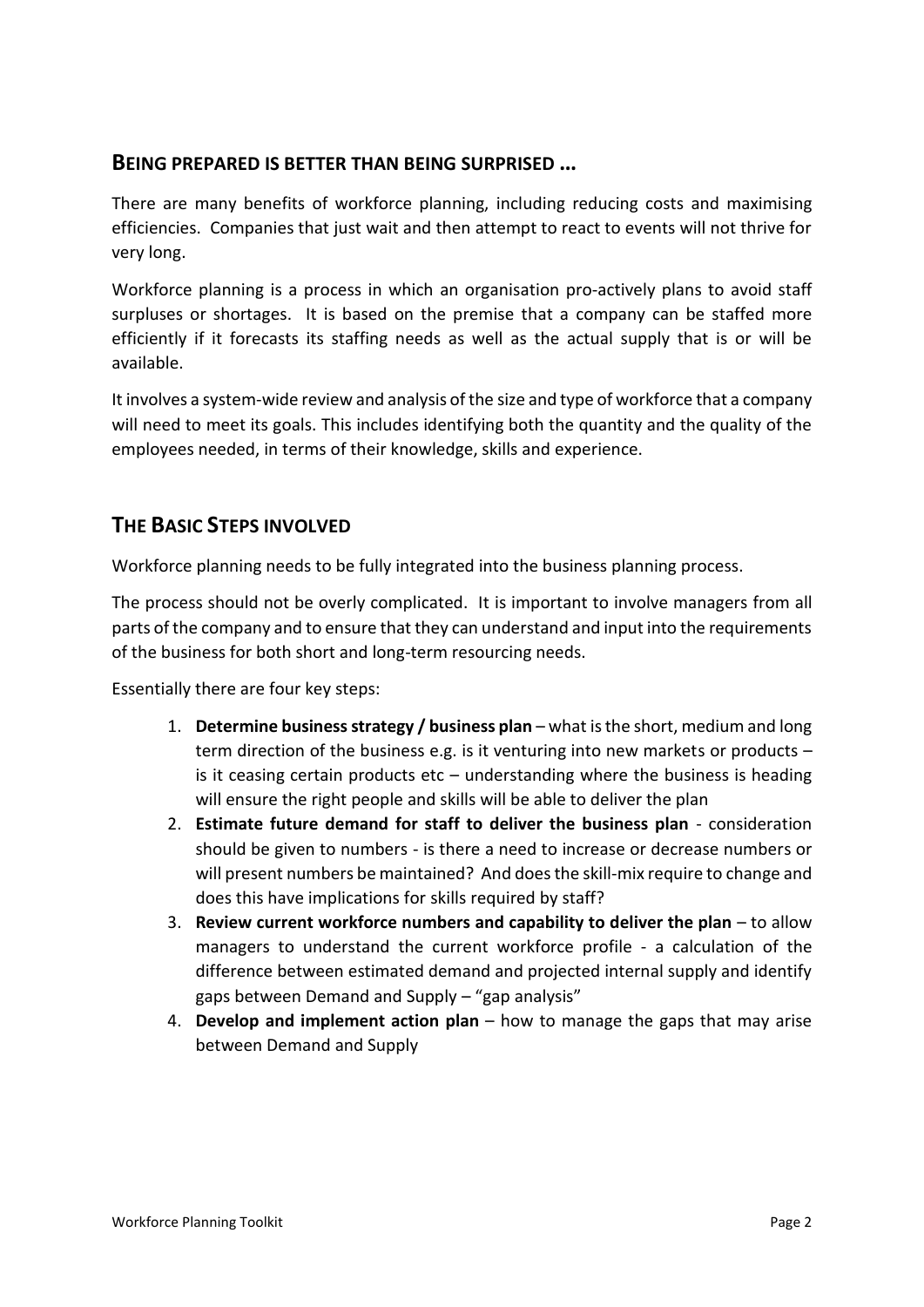

Workforce planning can vary by timeframe and the types of roles it considers. This can be viewed in basic operational terms, ensuring the right number of people with the right skills are allocated to fulfil day-to-day customer needs or demand for products and services.

An alternative focus is to create a longer-term workforce plan that ensures that the best talent is in the right roles, and determines a better understanding about what sort of workforce is likely to be needed in the future.

Workforce planning is about generating information, analysing it to determine the future people requirements and skills and then translating that into a set of actions that will allow you to develop and build on the existing workforce to meet that demand.

There are two recognised types of workforce planning, and an understanding of the distinction between 'soft' and 'hard' workforce planning can be helpful.

### **'HARD' WORKFORCE PLANNING**

'Hard' workforce planning is about numbers - predicting how many people with what skills are likely to be needed.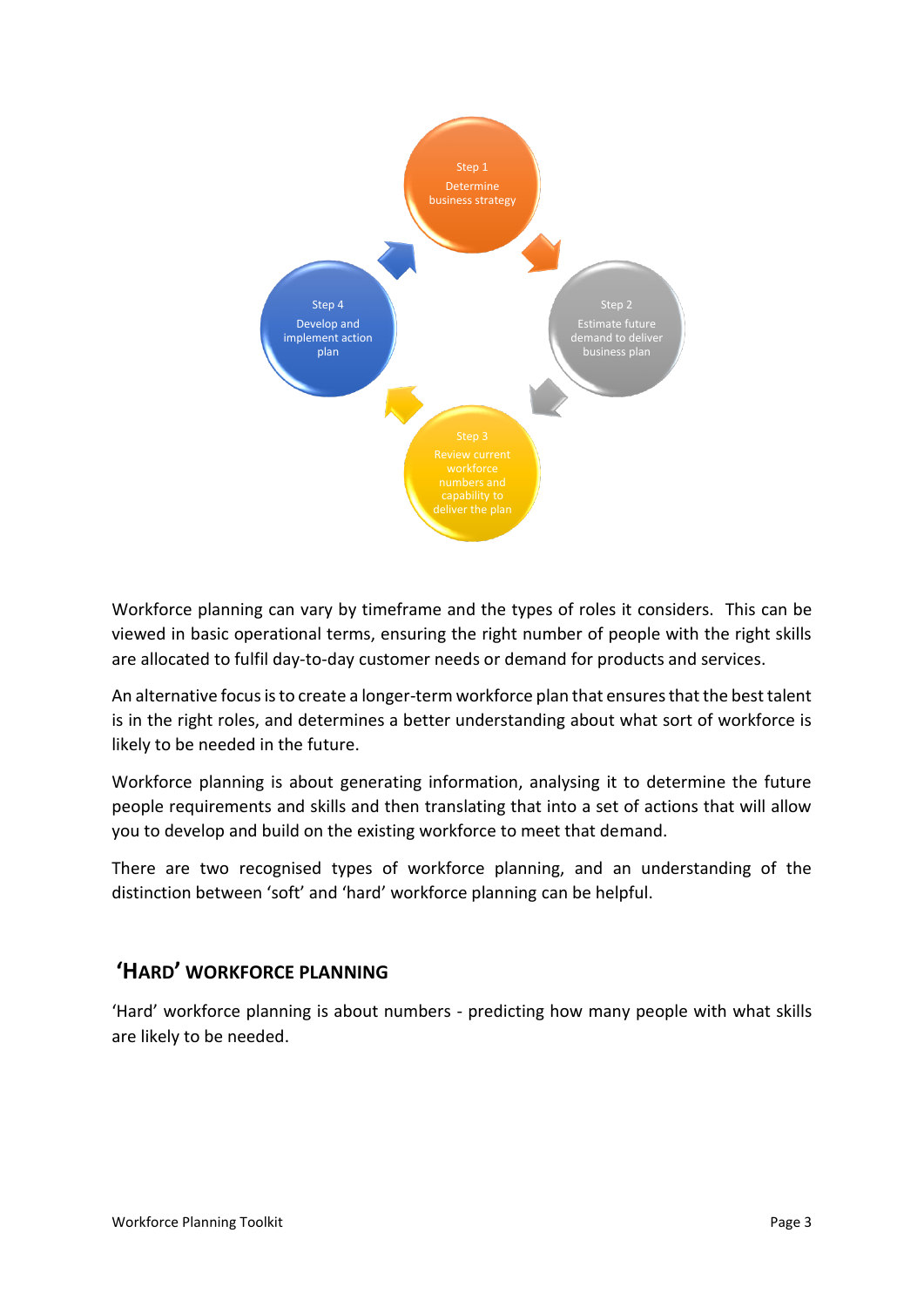## **'SOFT' WORKFORCE PLANNING**

'Soft' workforce planning is about defining a strategy within which information can be considered. With an increased emphasis on agility and responsiveness, there is a growing realisation that good-quality management information set within such a framework is the key to identifying and maximising the drivers of performance and the delivery of the business plan.

This approach gives managers the opportunity to consider a range of possibilities before reaching a stage where they are forced into action by circumstance.

#### **IMPLEMENTATION OF WORKFORCE PLANNING**

Workforce planning will only add value if it can be positively and successfully implemented in practice. Key issues are:

- **Attain consensus on the plan** a collaborative approach is vital and will involve wideranging consultation with stakeholders to enable all parties to agree and understand the rationale for the actions being taken.
- **Ensure clear allocation and understanding of responsibilities** a variety of people should participate in the planning process and it is essential that all those involved are clear about what they are responsible for and what actions they need to take
- **Provide support for managers** line managers will need support to fulfil their responsibilities and ensure they have the skills and understanding to fully participate in the planning process and act on the outcomes.
- **Review and capture learning** The process needs to incorporate clear and robust mechanisms to review and capture learning and feed this back into the planning process.



and something magical just happens?"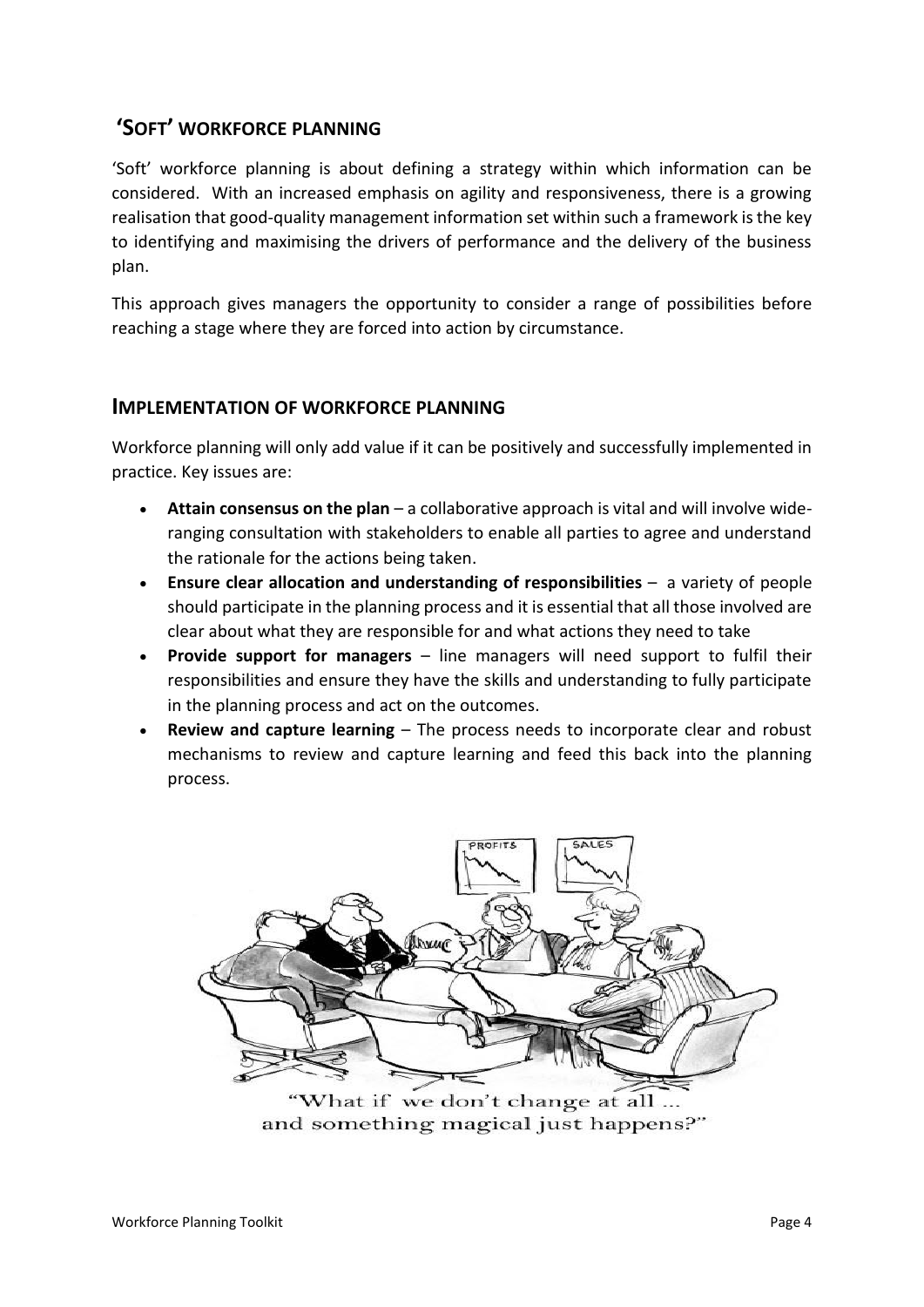#### **ACTION POINTS FOR WORKFORCE PLANNING**

The following action points should be considered when implementing workforce planning:

- It starts with the business plan workforce planning needs to support organisational strategy.
- It needs to be 'future-focused' to enable the company to deliver the business strategy while at the same time remaining flexible enough to deal with constant change.
- Plans do not have to be overly complex they should be an objective way of identifying the actions required to form a workforce that can deliver services and products in future.
- It's a dynamic process and should be subject to constant feedback and review if it's to remain relevant in a rapidly changing environment.
- It's not just about numbers. It is also about skills and potential as such it links into development, career planning and organisation design.
- The process should be conducted across the business, giving opportunities for all stakeholders to feed in information and requires buy-in at all levels to be effective.
- It brings together the operational and the strategic planning processes. There's a need to be able to think strategically whilst acting practically to ensure that the process is carried out as effectively as possible.

It's as much art as science. No single formula exists that will give a 'correct' workforce plan. However, with a wealth of data available, the art is about bringing this together and interpreting it in a meaningful way.



*Workforce planning can help your company build a better workforce – one that will mean better value for your money and build your profits. Your staff are you biggest investment – and cost – and make the biggest difference in achieving your business goals.*